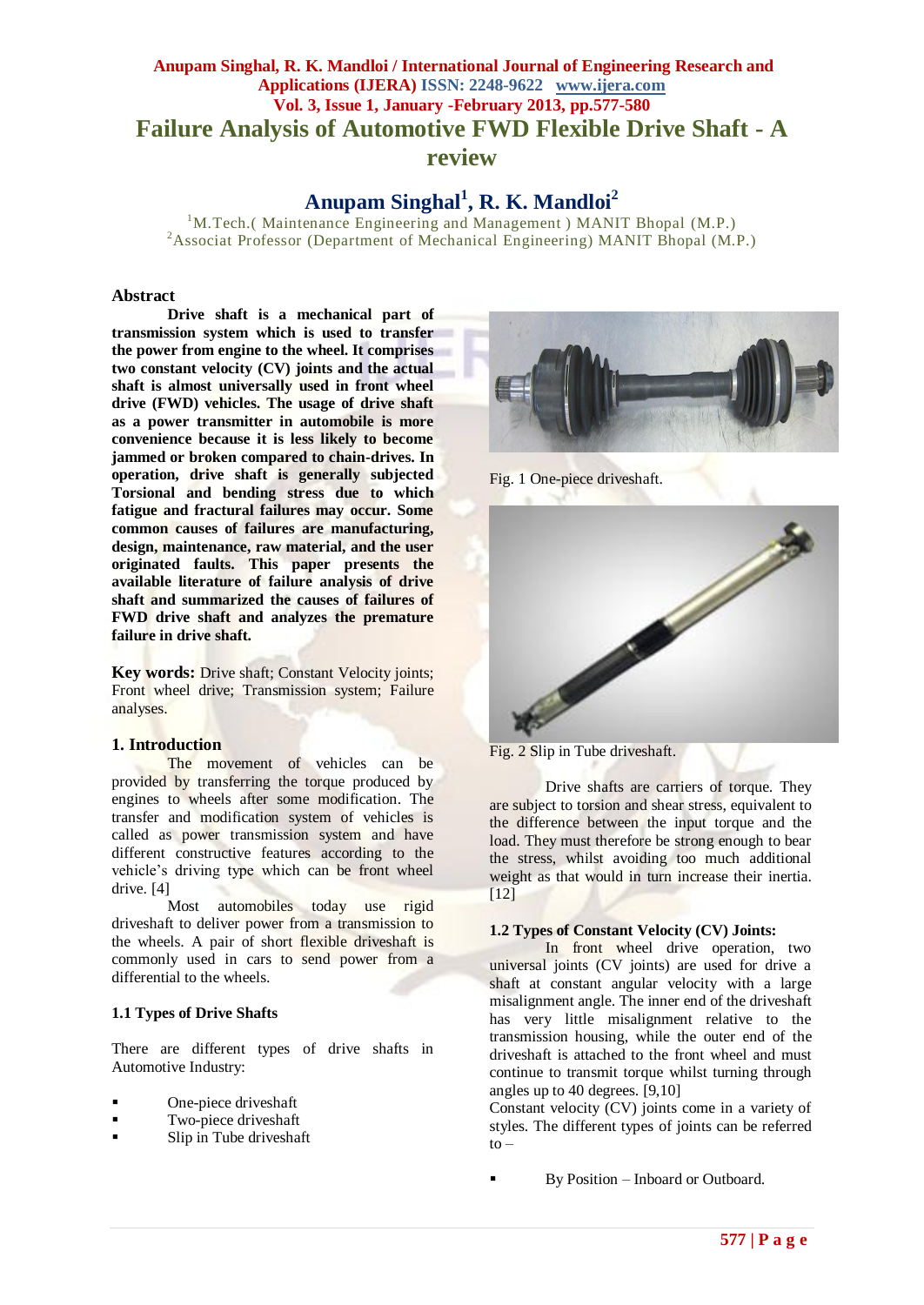# **Anupam Singhal, R. K. Mandloi / International Journal of Engineering Research and Applications (IJERA) ISSN: 2248-9622 www.ijera.com Vol. 3, Issue 1, January -February 2013, pp.577-580**

- By Function Fixed or Plunge.
- By Design Ball-type or Tripod



Fig. 3 Constant Velocity Joint (The type of joint more commonly used in front wheel drive cars).

# **2. Analysis of FWD drive shaft**

A failure analysis can have three broad objectives there are determining modes, cause, or root causes. Failure cause is determined from studies and knowledge of the component, its loading, and its environment. Comparative sampling or duplication of the failure is necessary to determine the cause. Root failure cause is determined using knowledge of the mode, cause, and particular process or system. Determining the root failure cause require complete information about the equipment's design, operation, maintenance, history, and environment.

#### **2.1 Causes of Failure**

Failure analysis is the process of collecting and analyzing data to determine the cause of a failure and how to prevent it from recurring. Failure analysis and prevention are important functions to all of the engineering disciplines. A component or product fails in service or if failure occurs in manufacturing or during production processing. In any case, one must determine the cause of failure to prevent future occurrence, and/or to improve the performance of the device, component or structure. It is possible for fracture to be a result of multiple failure mechanisms or root causes. A failure analysis can provide the information to identify the appropriate root cause of the failure. [1,2,7]

The common causes of service failure are



- **Nisuse or Abuse.**
- Road condition.
- **Environment condition.**
- Improper maintenance.
- Improper material.
- Poor storage condition.<sup>[14]</sup>

Fig. 4 The Distribution of causes of failure.[3]

## **2.2 Symptoms and probable causes of failure in drive shaft**

When the inspection of car occurs then many problems detected by visual and by hearing. So there are many symptoms like vibration, vehicle pulls to one side, front wheel shimmy, excessive noise, bent cage, galling, cracked inner race, etching, brinelling, heat discoloration, fatigue spalling, steering wheel vibration, car lead/ pull etc. It can be determined by probable causes such as wear, damage or bending of drive shaft, drive shaft rattle and hub serration, sintering of wheel bearing, galling of drive shaft ball joint, defective front suspension and steering, improper wheel balance, front wheel is worn, hub bearing failure, defect in front lower ball point, cage damage due to improper handling, metal smears on roller end due to overheating, lubricant problem or overloading, race cracked due to improper fit, poor bearing seats, bearing surfaces appear gray or grayish black in color with etching of material usually at roller spacing, heat discoloration is dark blue resulting from overload or no lubricant (yellow or brown color is normal), surface indentations on race surface caused by rollers either under impact loading or vibration while the bearing is not rotating, flaking of surface metal resulting from fatigue, worn the splines of drive axle shaft or joint shaft, worn joint by grease leakage, poor assembly of boot clamp, torn boot etc. [11,13]

## **2.3 Inspection of drive shaft**

When one of the problems outlined above is occurred then the first thing should be done by checking the shaft for damage or being bent, move the shaft, wheels, and other components to check for looseness. Check the joint for sticking while plunging it in and out. When the shaft seems to discoloring then heat may damage the shaft. To inspect the excessive play in wheels pull tire outward at the top and push inward at the bottom. Bearing noise will often increase when the vehicle is turned. When turning the joint up and down, left and right, and in the thrust direction looseness should be minimal.

A failed boot is the most common cause of a failed CV joint so check for cracks, damage or grease leaks, Rusted outer race, inner race, cage and balls, Worn splines, Water, foreign matter or rust deterioration on the joint boot. Also inspect the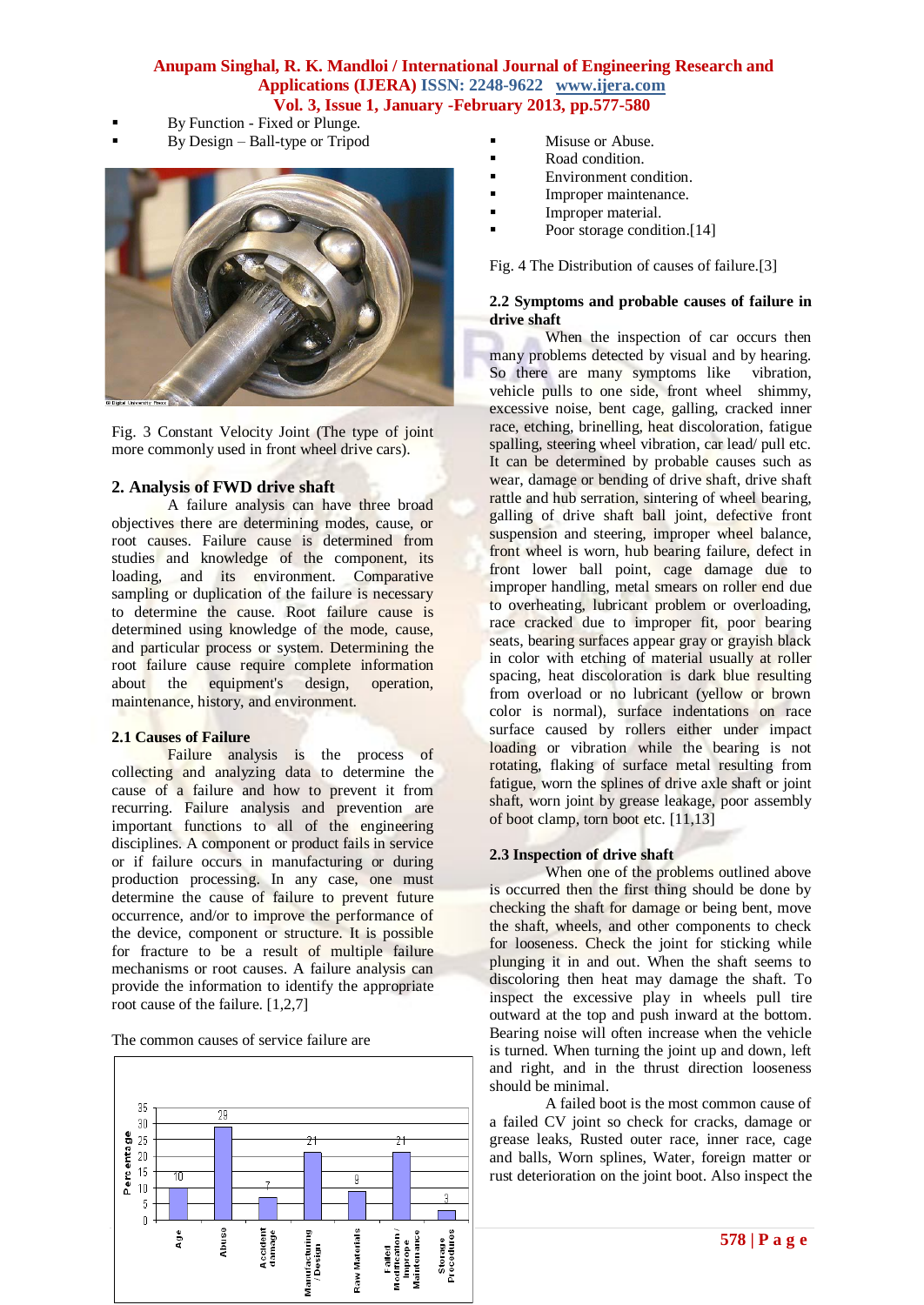## **Anupam Singhal, R. K. Mandloi / International Journal of Engineering Research and Applications (IJERA) ISSN: 2248-9622 www.ijera.com Vol. 3, Issue 1, January -February 2013, pp.577-580**

ball joints for wear and operating condition. Inspect the dynamic damper for damage or cracking, oil seal for damage, hub for cracks and a defective bearing.[5-8]

## **3. Discussion**

FWD drive shaft can be solid or tubular, equal or unequal length, come with or without damper weight. Equal length shafts are used in some vehicles to help reduce torque steer. The intermediate shaft is used as a link from transaxle to the half shaft. The outer ends have a support bracket and bearing assembly. Looseness in the bearing or bracket can create vibrations. The small damper weight is called torsional damper, that is sometimes attached to one half shaft serves to dampen harmonic vibrations in the drivetrain and to stabilize the shaft as it spins, not to balance the shaft.

The outer joints generally wear faster than inner joints because of the increased range of operating angles to which they are subjected. Inner joint angles may change only 10 to 20 degrees as outer joint can undergo changes up to 40 degrees in addition to jounce and rebound as the wheels are steered. That's why outer joints have a higher failure rate. On average, nine outer CV joints are replaced for every inner CV joint.

All CV joints are encased in a protective rubber (neoprene, natural and silicon) or thermoplastic boot. The job of the boot is to retain grease and to keep dirt and water out. The importance of the boot cannot be overemphasized because without its protection the joint does not survive. Once CV joint packed with grease and installed, it requires no further maintenance. A loose or missing boot clamp, or a slit, tear, or a small puncture in the boot itself allows grease to leak out and water or dirt to enter. A milky or foamy appearance indicates water contamination. A gritty feeling when rubbed between the fingers indicates dirt. It Results, the joint is destroyed.

Countries, where the average atmospheric temperature is approximate 40 degree, the failures mainly occur by changing the properties of grease. Grease must change its property on increasing of temperature because of changing in chemical composition. Grease becomes hard and thick on high temperature and does not operates normally. Oil present in grease may leak or vaporized which results failure of joint.

On the other side, road conditions are firmly effect the drive shaft. Domestic cars are manufactured on the basis of smooth road conditions but some developing countries have very rough road conditions so that premature failure may occur. A rough road condition causes the drive shaft work continuously on bumps and dips. Rough road have more dirt and dust particles, which are accumulated on the boot and in the

grease. Which results abrasion of balls or tripods and joint may fail before time.

Generally it seems that 80 % of the problems in CV joints are caused by a change in the working distance of the side shaft, 8 % by faults or negligence during installation. 8 % come from cracked axle boots which lead to a loss of lubricant, resulting in soiling of the joint. Only the remaining 4 % of all joint failures have been caused by jolts and normal wear and tear of the parts.



Fig.5 The percentage of failure of various components in automobiles. [3]

# **4. Conclusion**

Each vehicle is designed and engineered by simulating a possible scenario of use. A joint designed and mounted on a city car will be used in a purely urban environment. Overloading shorten the life of drive shaft. When atmospheric temperature too high or too low, the rubber or thermoplastic material (which boots are made of) suffers and a premature failure of the boot occur which leads the joint to be exposed to the external environment, lose grease and consequently deteriorate very quickly. Similarly the use of the vehicle in saline (salty) environments has effects to increase the rate of corrosion that occurs naturally in the presence of normal weathering. This phenomenon often leads to premature degradation of the splines and threads, it is necessary to replace the joint. Taking relatively simple measures, as mention, will greatly improve component reliability without affecting manufacturing costs and prolong the life of components.

## **References**

- 1. McEvily, A.J, "Metal Failures: Mechanisms, Analysis, Prevention", Wiley, New York (2002), pp. 303–307.
- 2. ASM (American Society for Metals), "Metals Handbook, Failure Analysis and